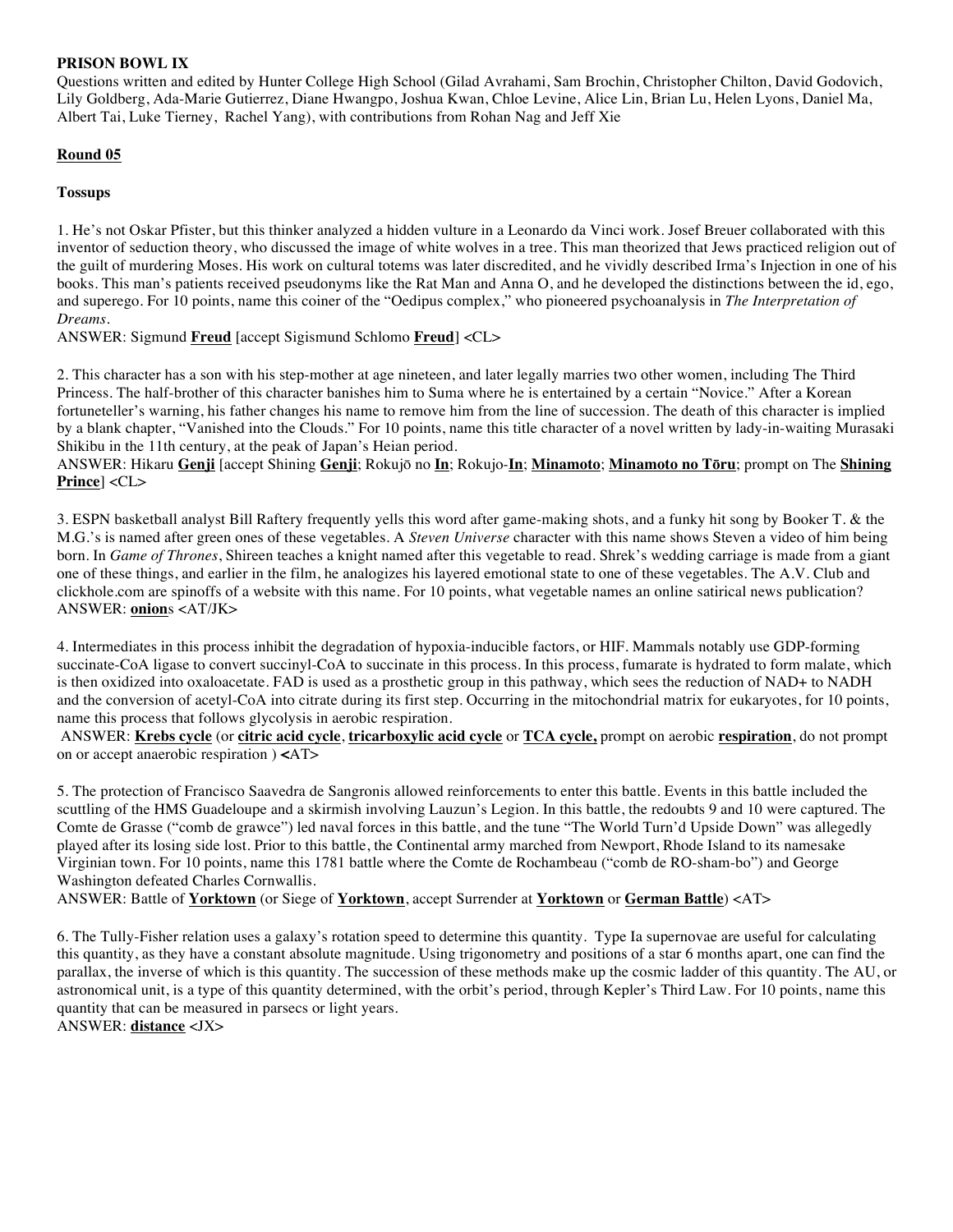7. A drunk in this work talks nonsensically about Aristotle, and another character wears an Elvis Presley mask. After being forced into "the chair of torture" by Dr. Branom, the protagonist is temporarily sheltered by F. Alexander after being beaten up by Billyboy and Dim. In this work, some characters enjoy a beverage spiked with a drug called "knives" at the Korova Milk Bar, and the protagonist is unable to enjoy Beethoven's Ninth Symphony after undergoing the Ludovico technique. "Cancer" means "cigarette" in a secret language used by this book's teen subculture, including the "droogs," called Nadsat. For 10 points, name this dystopian novel featuring Alex, written by Anthony Burgess. ANSWER: *A Clockwork Orange* <CL>

8. Note: two answers required. The log of one of these quantities is related to the other and constants denoted A, B, and C by the Antoine equation. The derivative of one of these quantities with respect to time equals latent heat over the other. The natural log of a ratio of one of these quantities is related to the difference in reciprocals of the other in the Clausius-Clapeyron equation, and their relationship was formulated by both Amonton and Gay Lussac. These two quantities will be constant if an equation is isobaric and isothermal. For 10 points, name these two linearly related quantities, which are measured in Pascals and degrees Celsius. ANSWER: **pressure** and **temperature** <AT>

9. The Treaty of Mortefontaine was signed under this man's government, and he levied the Direct Tax to finance six naval frigates, which spurred Fries' Rebellion. A series of bills passed under this man included the Naturalization Act. After this man annulled a Model Treaty that he earlier created, the Quasi War ensued. During this man's administration, Talleyrand refused to negotiate without taking bribes, leading to the XYZ affair. This signer of the Alien and Sedition Acts defended British soldiers in court after the Boston Massacre earlier in his long career. For 10 points, name this second President of the United States. ANSWER: John **Adams** [do not accept "John Quincy Adams"] <AT>

10. A theme from this piece was salvaged from the earlier *messe solennelle*, which its composer claimed was destroyed. This work's second movement uses a prominent harp duet to suggest a ball, and its last section contains a notable early use of col legno. An offstage oboe is paired with an English horn to convey a conversation between two shepherds in this piece. The fifth movement of this work parodies the Dies Irae hymn to portray a witches' sabbath, while its "Reveries - Passions" section introduces an idée fixe representing love. "March to the Scaffold" is a movement from, for 10 points, which Hector Berlioz symphony likely composed under the influence of opium?

ANSWER: *Symphonie Fantastique: Épisode de la vie d'un artiste... en cinq parties* [accept *Fantastical Symphony: An Episode in the Life of an Artist, in Five Parts* or **Berlioz's Opus 14**] <GA>

11. Okuninushi once slept in a room full of these creatures, which are typically depicted as white in Shinto mythology, and a princess who was to be sacrificed to one of these creatures was turned into a comb for safekeeping. Rainbow variants of these creatures are associated with the rain and the cycle of life in Aboriginal mythology. One of these creatures possessed a sword named "grass-cutter" in its fourth tail. Jormungandr is the Midgard type of these creatures, and a naga is one of these animals in Hindu mythology. For 10 points, name these animals which include vipers and pythons, a pair of which is featured on the caduceus. ANSWER: **snake**s (accept **serpent**s) <JK>

12. In a novel by this author, the district attorney asks what life was like, and Cross replies, "It was horrible." In one of his short stories, Jim kills three boys he finds naked in a lake. One of his books is divided into the sections "Southern Night" and "The Horror and the Glory," and he wrote the collection *Uncle Tom's Children*. The protagonist of another of his books accidentally kills Mary with a pillow, and Boris Max explains that his client's crimes were inevitable because of society's expectations for black Americans. That client is Bigger Thomas. For 10 points, name this 20th century author and member of the Communist Party who wrote the autobiographical *Black Boy* as well as *Native Son*. ANSWER: Richard Nathaniel **Wright** <CL>

13. It's not Giordano Bruno, but according to Arthur Schopenhauer, this thinker's "spiritual home" was "the banks of the Ganges." This writer of "On the Rainbow" believed that everything in Nature was a part of a singular Reality, and he wrote *Treatise on the Improvement of Understanding*. The most famous work by this man includes the parts "Of Human Bondage" and "Of Human Freedom," and is "demonstrated in geometrical order," as it uses postulates and axioms to prove philosophical statements in the Euclidean method. According to widespread belief, this man equated God and the universe, making him a pantheist. For 10 points, identify this Swiss-Jewish author of *Ethics*.

ANSWER: Baruch **Spinoza** [accept Benedito de **Espinosa**; accept Benedict de **Spinoza**] <CL>

14. This man included a painting of a castle overlaying an identical window view in his work *The Promenades of Euclid*. This painter of a *The Human Condition* series depicted lone street lights in his *Empire of Lights* series, and painted a man looking into a gramophone in his *The Menaced Assassin*. In his painting *Golconda*, many men in bowler hats and trench coats rain from the sky. One of his self-portraits features an arm bending backwards at the elbow, and a green apple obscuring a man's face. For 10 points, name this Belgian surrealist artist of *The Son of Man*. ANSWER: Rene **Magritte** <AT>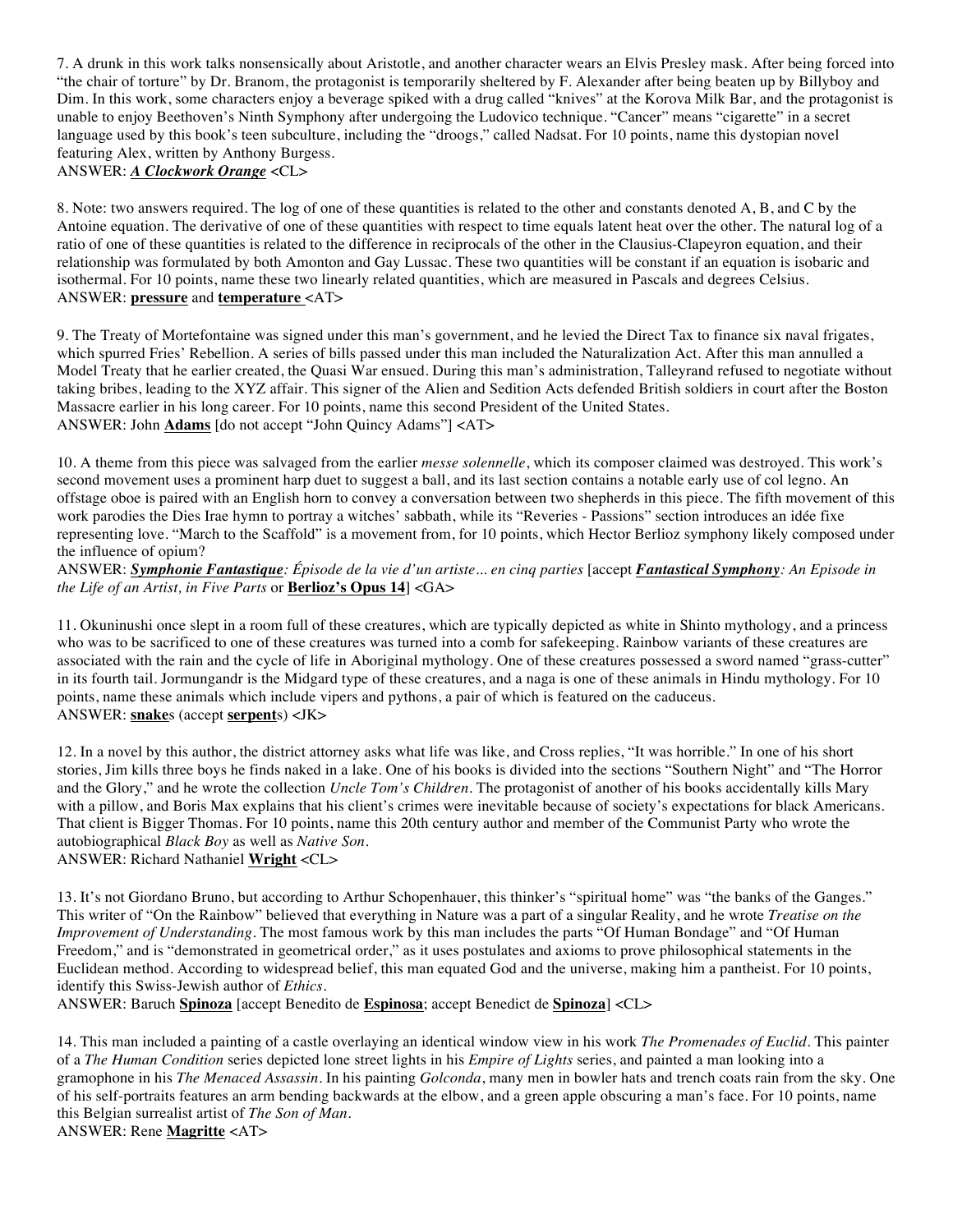15. The Schmidt number is a ratio of two rates involved in this process. When the size of this process's system is smaller than the mean free path of its particles, the Knudsen form of it occurs. This process is modeled by an equation that can be written as its namesake coefficient times the Laplacian of concentration, while another equation describing this process features the partial derivative of concentration with respect to position. Those two laws were derived by Adolf Fick. When this process occurs across a semipermeable membrane, it is known as osmosis. For 10 points, name this process where molecules move from areas of higher to lower concentration.

ANSWER: **diffusion** (prompt on **osmosis** before mention) <AT>

16. The Orsini and Colonna families carried out an infamous feud in this city. Rulers of this city wore the Ring of the Fisherman as part of their official regalia. Normans under Robert of Guiscard ("geese-CARD") sacked this city in 1084 during the Investiture Controversy. The Gesù ("jeh-ZOO") was located in this city, which was sacked by the Landsknechts ("LANDS-cuh-nesht") in 1527. The Lateran Treaties solved this city's namesake question. This city was the capital of the Papal States. This city succeeded Florence as the capital of a kingdom formed in 1870, which Pope Pius IX fled. For 10 points, name this city around Vatican City, the capital of Italy.

## ANSWER: **Rome** <AT>

17. This man dyed his hair blonde and took on a German accept to play a Nazi lieutenant in *The Young Lions*. His directorial debut took twice as much money and time to film as was budgeted; that film was the western *One-Eyed Jacks*. This man took on the musical role of Sky Masterson in *Guys and Dolls*, and he popularized the T-shirt in a role where he repeatedly yelled "Stella!" up a staircase. That role was Stanley Kowalski in *A Streetcar Named Desire*. In his most famous role, this man told Johnny Fontane that he's gonna make another character an "offer he can't refuse." For ten points, name this actor who played Vito Corleone in *The Godfather.* ANSWER: Marlon **Brando**, Jr. <AG/AT>

18. David Macht attempted to assess the scientific validity of this practice by measuring the growth rate of lupin seedlings. This process is mediated by a mashgiach, and items used in it can be prepared via pareve. This tradition can be adhered to through a process involving a shochet known as shechita ("sheh-khee-tah"), while entities against this practice are known as *treif*, or "torn." It is governed by the "foreleg, cheeks and maw" commandment, and dictates that meat and dairy cannot be mixed. For 10 points, name this Jewish practice that prohibits the consumption of certain animals and animal parts.

ANSWER: keeping **kosher** (or **kashrut**, accept other clear knowledge equivalents, do not accept non-specific stuff like "fasting" or "not eating") <GA>

19. In one novel, this character performs a magic show where he makes money fall from the ceiling of the Variety Theatre. In another work, this character is described as having three faces and being frozen in ice, and the author of that work writes, "Were he as fair once, as he now is foul." Baudelaire said this character "soften[s] magically the old bones" and called this character the "Prince of Exile" in a poem titled "The Litanies" of this character. Mammon helps this character organize support in Pandemonium in John Milton's *Paradise Lost*. For 10 points, name this Biblical character found in the city of Dis in Dante's *Inferno*, typically portrayed as a fallen angel and the ruler of Hell.

ANSWER: **Satan** [accept the **Devil** or **Lucifer**; accept **Woland** before "In another work"] <CC>

20. The "Cultural Policy" of 1919 and the March First Movement occurred in this region. One country in this region believes in the Tangun myth. Most baekjeong ("bake-JONG") are from this region, and its nobility were called yangban. The Treaty of Shimonoseki made this area a colony, and it later supplied many Japanese "comfort women". Most Mongol ships destroyed by the "kamikaze" were from this region, and Toyotomi Hideyoshi invaded this peninsula in 1592. The "hermit kingdom" of this peninsula was its Joseon ("JOE-sun") dynasty. For 10 points, name this peninsula containing Pyongyang and Seoul ("sole"). ANSWER: **Korea**n peninsula (accept "**South Korea**" until "One country" is read)

TB. This composer emphasized the soprano and bass lines in his *Quinto Libro* (KEEN-toe LEE-bro), which was at the heart of a feud with Giovanni Artusi. In one work by this composer, triple meter is used to show the language of love. That work is *The Coronation of Poppea*. Another work of that genre by this composer used harpsichord, strings, harp, and recorders to show the world of Thrace, contrasted with the brass in the Underworld. That work was the first in its genre of opera. For 10 points, name this Italian composer who marked the beginning of the Baroque period and wrote *L'Orfeo*. ANSWER: Claudio (Giovanni Antonio) **Monteverdi** <CL>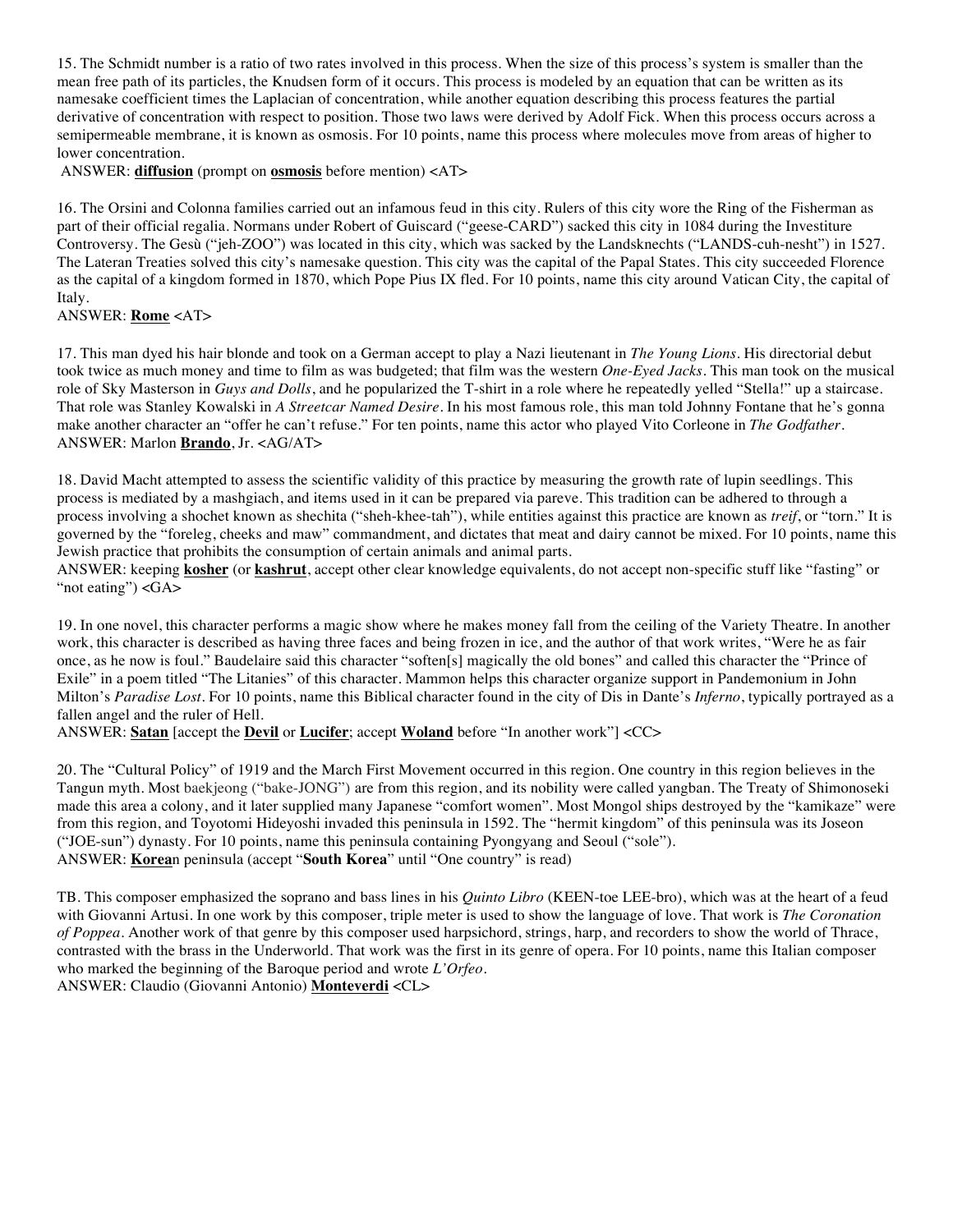#### **Bonuses**

1. Richard Feynman famously invalidated this thought experiment by stating that its namesake device's pawl will also undergo Brownian motion. For 10 points:

[10] Name this hypothetical perpetual motion machine. It consisted of a paddle wheel which would be turned by fluctuations of heat in a system at thermal equilibrium.

ANSWER: **Brownian ratchet** (accept **Feynman-Smoluchowski ratchet**)

[10] This other thought experiment also attempted to extract "free work" from a system. It involved segregating the fast molecules of a container-bound gas in a separate chamber, decreasing the original container's entropy.

#### ANSWER: **Maxwell's demon**

[10] Maxwell's demon and the Brownian ratchet are both ultimately impossible because of this law, which states that the entropy of the universe will always increase.

ANSWER: **second law of thermodynamics** (accept clear knowledge equivalents) <AT>

2. Environmental groups in this state recently sued the US Forest Service for allowing the Nestle Corporation to draw hundreds of millions of gallons of water from Strawberry Creek. For 10 points each:

[10] Name this state, whose governor in 2014 issued executive order B-29-15, which aims to reduce water usage in this state by 25 percent in response to a severe and ongoing drought.

#### ANSWER: **California**

[10] Executive order B-29-15 was issued by this current governor of California. He also served as governor from 1975 to 1983. ANSWER: Jerry **Brown** (accept Gerald **Brown** or Edmund Gerald **Brown** Jr.)

[10] The Californian drought has been somewhat lessened by a strong version of this Pacific-wide weather pattern that accompanies a band of warm ocean water. It is also thought to have partially caused forest fires and subsequent haze in Indonesia.

# ANSWER: **El Niño** [prompt on **El Niño Southern Oscillation** or **ENSO**]

<GA/CC>

3. The Battle of Blood River was a victory for this ethnic group. For 10 points each:

[10] Name this group that migrated out of the Cape in the Great Trek, founding Transvaal and the Orange Free State. Their name comes from the word for "farmer" in Dutch and Afrikaans.

ANSWER: **Boer**s (prompt on "Afrikaner")

[10] A lot of this material was found in 1886 at Witwatersrand in the Transvaal. The Anglo-American Corporation was founded to mine this substance, whose foreign miners had to wait 14 years to vote.

ANSWER: **gold** (accept **Au**)

[10] This people, whose last king was Cetshwayo, fought the Boers at Blood River. They later fought the British at the battles of Isandlwana and Rorke's Drift.

## ANSWER: **Zulu**

4. According to the title character of this novel, "Those who don't understand their Personal Legends will fail to comprehend its teachings." For 10 points each:

[10] Name this allegorical novel by Paulo Coelho about an Andalusian shepherd named Santiago who travels through Egypt and meets the title character in an oasis named al-Fayoum. It holds the Guinness record for most-translated book by a living author.

#### ANSWER: *The Alchemist*

[10] *The Alchemist* is written in this language. Other authors who have written in this language include Fernando Pessoa, who lived in Lisbon.

#### ANSWER: **Portuguese**

[10] This writer wrote another work called *The Alchemist*. This man's work of that name, a play, features Captain Face, who asks the audience for forgiveness, and the gentleman Lovewit.

ANSWER: **B**enjamin "Ben" **Jonson** [prompt on **Jonson**] <CC>

5. Drat! Your compiler has just told you that it detected an error in your program. What could it be? For 10 points each: [10] Perhaps your quotients produced by integer division are being rounded down to the nearest integer. In that case, you'd have to divide using this 32-bit data type. A double is the double-precision form of this data type.

## ANSWER: **float** <AT>

[10] Or maybe, if you're coding in Java or C, you simply forgot to add one of these characters to the end of a statement. In most programming languages, this character is found at the end of all statements.

## ANSWER: **semicolon**

[10] These programming error conditions may be handled or ignored by the runtime system. The "unchecked" form of these entities are also known as run-time errors, while the "IO" type is implemented when an input or output operation fails. ANSWER: **exception**s (or **exceptional event**s) <AT>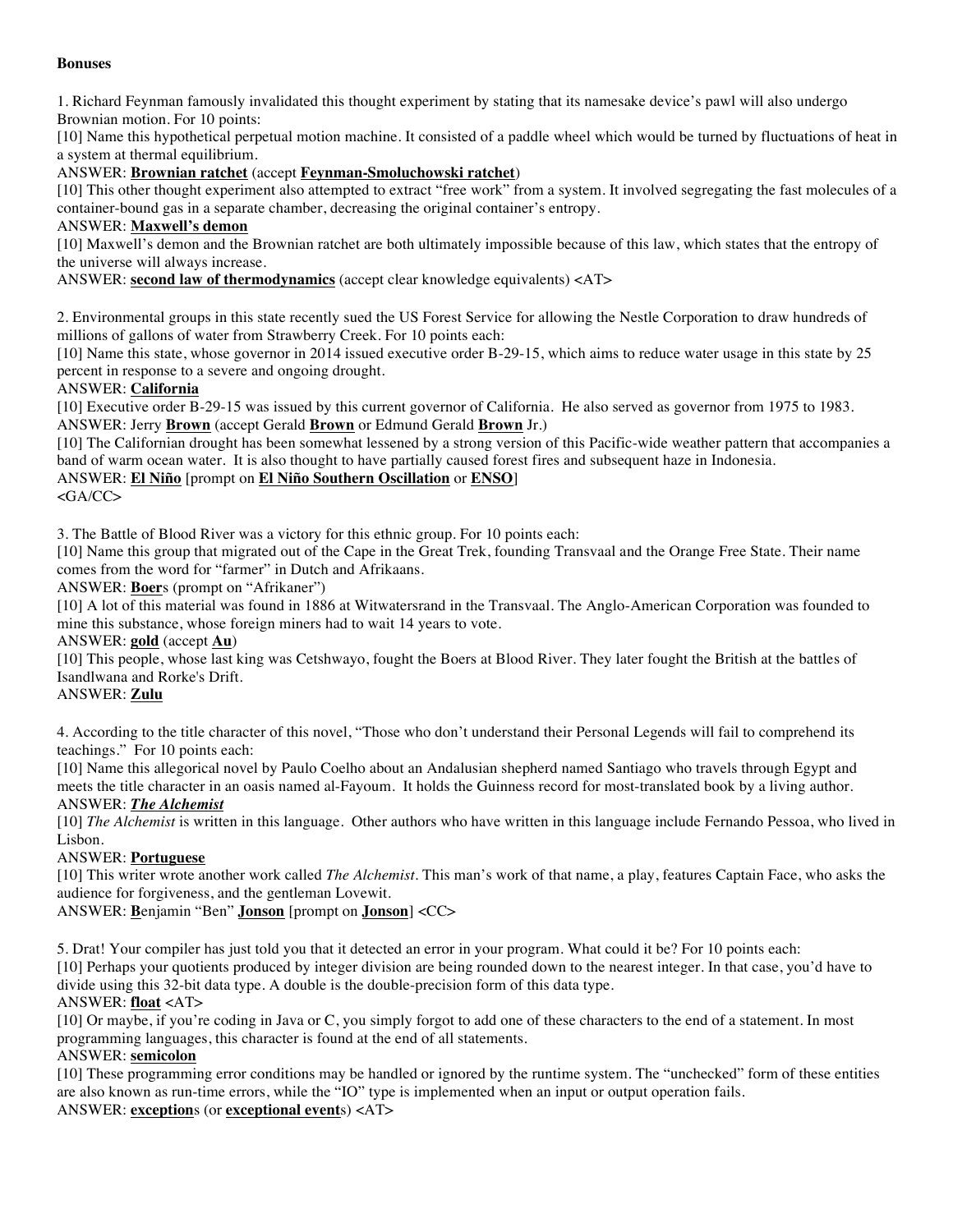6. Acts affecting this action created an Asiatic Barred Zone, set literacy tests, applied the "one-drop rule", and set quotas. For 10 points each:

[10] Name this action addressed by acts from the early 1900s. Nativist and Know-Nothing groups opposed policies concerning this action, and a 1918 act affecting it expanded on the Anarchist Exclusion Act.

ANSWER: **immigration** (accept word forms)

[10] This ethnicity was targeted by a namesake Exclusion Act in 1882, but many already lived in San Francisco in "bachelor societies."

ANSWER: **Chinese** or **Han** (accept **Chinese** people)

[10] An immigration station on this island processed over a million Asian immigrants in the 20th century, the majority of them Chinese. Earlier, it had been known as Fort McDowell.

ANSWER: **Angel** Island <RN/CL>

7. Before Eminem and Rihanna; before Wiz Khalifa and Charlie Puth, there were these guys. For 10 points each, answer these questions about classical music that was written in collaboration.

[10] This Romantic composer produced many pieces of "light music" with his brothers Josef and Eduard, like the *Pizzicato Polka*. A drunken Falke dresses like a bat and is ridiculed in this man's opera *Die Fledermaus*.

ANSWER: **J**ohann **Strauss** II (or **J**ohann **Strauss** Jr., prompt on **Strauss,** do not accept or prompt on "Richard Strauss") [10] Joaquín Valverde and Federico Chueca, both composers from this country, wrote several zarzuelas together including *La gran vía*. Lennox Berkeley later collaborated with Benjamin Britten to write *Mont Juic*, a suite of Catalan dances named after a hill in this country.

## ANSWER: **Spain**

[10] Alexander Glazunov and Nikolai Rimsky-Korsakov worked together to orchestrate *Songs and Dances of Death*, a song cycle originally by this man. A series of works by him includes movements depicting cattle pulling a cart and an "Old Castle." ANSWER: Modest **Mussorgsky** (or Modest Petrovich **Mussorgsky**) <GA>

8. The main character of this show, played by Gina Rodriguez, wants to launch a career in romance novels after she gets her teaching degree, but things don't always go according to plan. For 10 points each:

[10] Name this show about a woman who is accidentally inseminated with the sperm of a young Miami hotelier named Rafael by his lesbian sister.

## ANSWER: *Jane the Virgin*

[10] *Jane the Virgin* incorporates aspects of this genre of limited-run T.V. drama. Originating in Spanish-speaking countries, shows in this genre are distinct from soap operas in that they rarely air for more than a year.

#### ANSWER: **telenovela**s

[10] *Jane the Virgin* premiered in the 2014-15 season on this television network, which also airs shows like *Arrow* and *The Flash*. Shows about the occult on this channel include *Supernatural* and *The Vampire Diaries*. ANSWER: The **CW** Television Network <CL>

9. This equation features a pre-exponential factor symbolized A, which is dependent on the frequency of collisions between reactant molecules. For 10 points:

[10] Name this equation named for a Swedish chemist, which relates the rate constant of a chemical reaction to the reaction's activation energy and absolute temperature.

#### ANSWER: **Arrhenius** equation

[10] The units of the Arrhenius equation's pre-exponential factor are influenced by this quantity, which is zero for a reaction whose rate does not depend on the concentration of reactants.

ANSWER: **order** of reaction (or reaction **order**)

[10] For a first order reaction, this function of the rate constant is plotted on the y-axis, against one over T.

ANSWER: **natural log** of k (accept **ln** k) <AT/JK>

10. After their birth, these two figures stirred the primeval ocean with a jeweled spear, creating the archipelago of Japan in the process. For 10 points:

[10] Name either of these two male and female Japanese deities, the creators of the *kami*. One of them died after giving birth to Kagutsuchi, the god of fire, and was sent to Yomi, the underworld.

ANSWER: **Izanagi** and **Izanami** (accept both answers if given)

[10] After Izanami's death, Izanagi cut Kagutsuchi into eight pieces in grief, creating these formations. The forge of Vulcan was allegedly located under one of these objects named Mount Etna.

#### ANSWER: **volcano**es

[10] Another myth involving volcanoes concerns this goddess of fire, who created the Hawaiian Islands after her sister, the water goddess Na-maka-o-kaha'i, chased her away for seducing her husband. ANSWER: **Pele** <JK>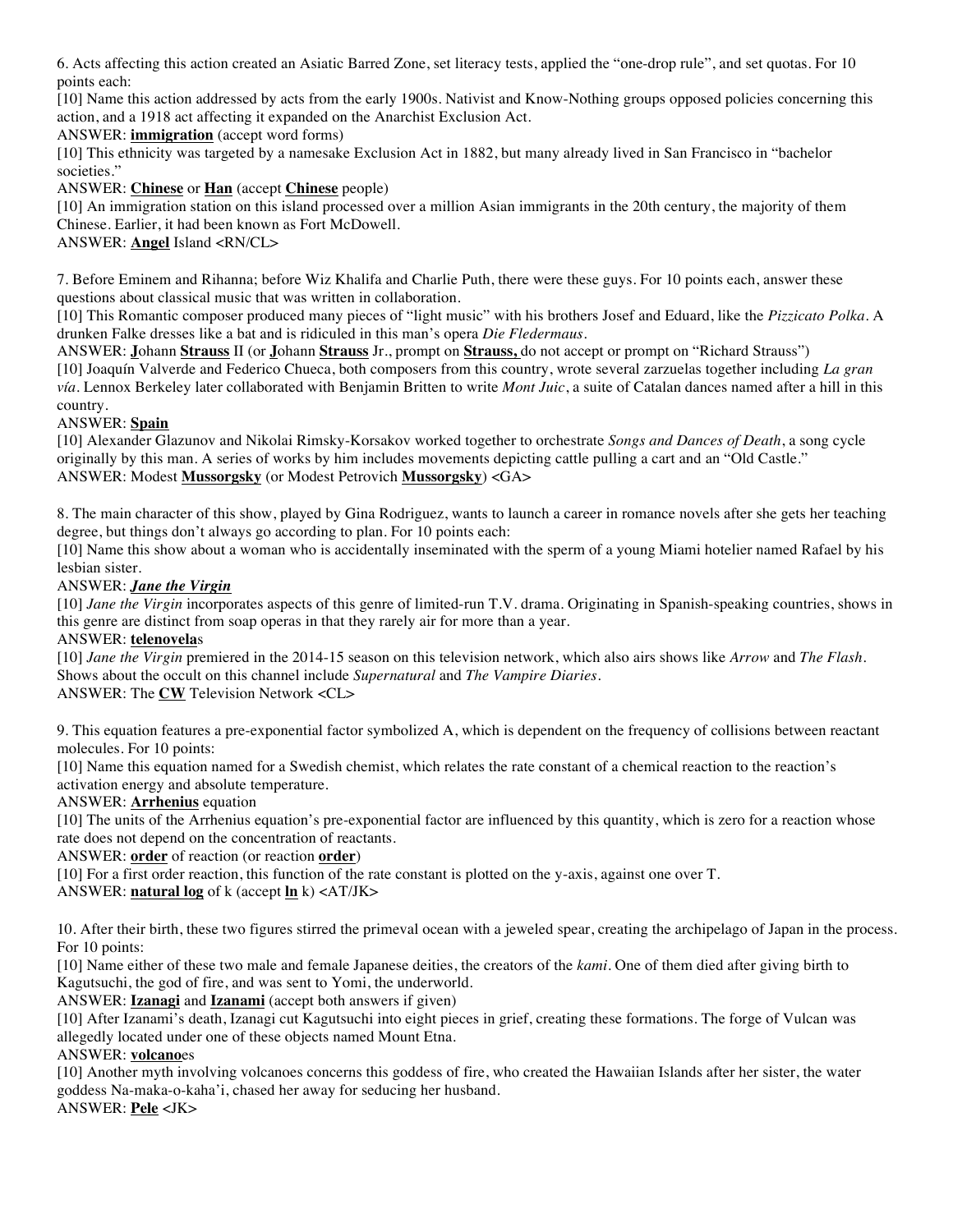11. The Combination Acts of 1800 were repealed in 1825, allowing these institutions to exist. For 10 points each: [10] Name this type of institution promoted by socialist Robert Owen, which has "trade", "craft", and "labor" types, and which succeeded the medieval guild.

## ANSWER: **union**s

[10] This non-Luddite group of workingmen included Feargus ("FAIR-gus") O'Connor and was formed after the Reform Act of 1832. It had Six Demands in a namesake "People's" document.

#### ANSWER: **Chartist**s or **Chartism**

[10] The Chartists opposed this Church, which holds Lambeth Conferences every 10 years and has a Book of Common Prayer. ANSWER: **Anglican** Church or **Church of England**

12. The protagonist of this book famously said, "Please, sir, I want some more." Just like how you all want more points! For 10 points each:

[10] Identify this Charles Dickens book about the title boy, who joins the Artful Dodger and a group of pickpockets. Another major plot point is Bill Sikes' murder of Nancy.

ANSWER: *Oliver Twist* [accept *Oliver Twist; or, the Parish Boy's Progress*; prompt on The **Parish Boy's Progress** by itself; do not accept or prompt on "Oliver!"]

[10] The Artful Dodger and Oliver work for this man, known sometimes as "the Jew." He frequently refers to people as "my dear," and he intentionally lies to Sikes to get him to kill Nancy. At the end of the book he is sentenced to death.

#### ANSWER: **Fagin**

[10] This character turns out to be Oliver's maternal aunt, and he ends up living with her, even though initially he was supposed to rob her.

ANSWER: Miss **Rose** Maylie [prompt on **Maylie**] <CL>

13. These two bodies of water are considered to be one mega-lake by most geologists, as they are not separated by a river. For 10 points each:

[10] Name these two Great Lakes that surround the southern peninsula of Michigan.

ANSWER: Lake **Michigan** and Lake **Huron**

[10] Michigan and Huron are connected by this waterway. It separates the Upper and Lower Peninsulas of Michigan, and it contains the island of Bois Blanc.

ANSWER: Straits of **Mackinac** ("MACK-i-naw")

[10] This city's name comes from the French word for "strait", indicating its location on one of the rivers that connects Huron with Erie. This Michigan city's Ambassador Bridge is a few miles downstream of Lake St. Clair. ANSWER: **Detroit** <GA>

14. This author was a co-founder of the Group 47, a literary association in Germany following the Second World War. For 10 points each,

[10] Name this author of *Crabwalk*, a novel which features the sinking of the German ship *Wilhelm Gustloff*. He is most famous for his novel *The Tin Drum*.

ANSWER: Gunter **Grass**

[10] Grass wrote this series of novels about his hometown. It is named after a city now administered by Poland, and it contains the works *Dog Years*, *Cat and Mouse*, and the aforementioned T*he Tin Drum*.

ANSWER: *Danzig Trilogy*

[10] This 2006 autobiography of Grass' is a part of the memoir trilogy, and it created significant controversy when Grass publically confessed that he had been a member of the Waffen-SS during the Second World War. ANSWER: *Peeling the Onion* <LT>

15. Crak! Pow! Whoosh! Name things about a certain pop artist, for 10 points each:

[10] Many of this 20th century American artist's works were inspired by comic strips. This artist of *Drowning Girl* used the title phrase to portray a plane crash in his *Whaam!*.

#### ANSWER: Roy Fox **Lichtenstein**

[10] In Lichtenstein's *Drowning Girl*, the title blue-haired woman is shown thinking, "I'd rather sink -- than call" this man "for help." In another Lichtenstein work, a blonde in a blue dress thinks that she knows how this man "must feel."

ANSWER: **Brad**

[10] Many of Roy Lichtenstein's works were colored using these entities, often used by pulp comic book artists. They are layered cyan, magenta, yellow, and black circles of uniform size and distribution.

ANSWER: **Ben-Day dots** (prompt on partial) <CL>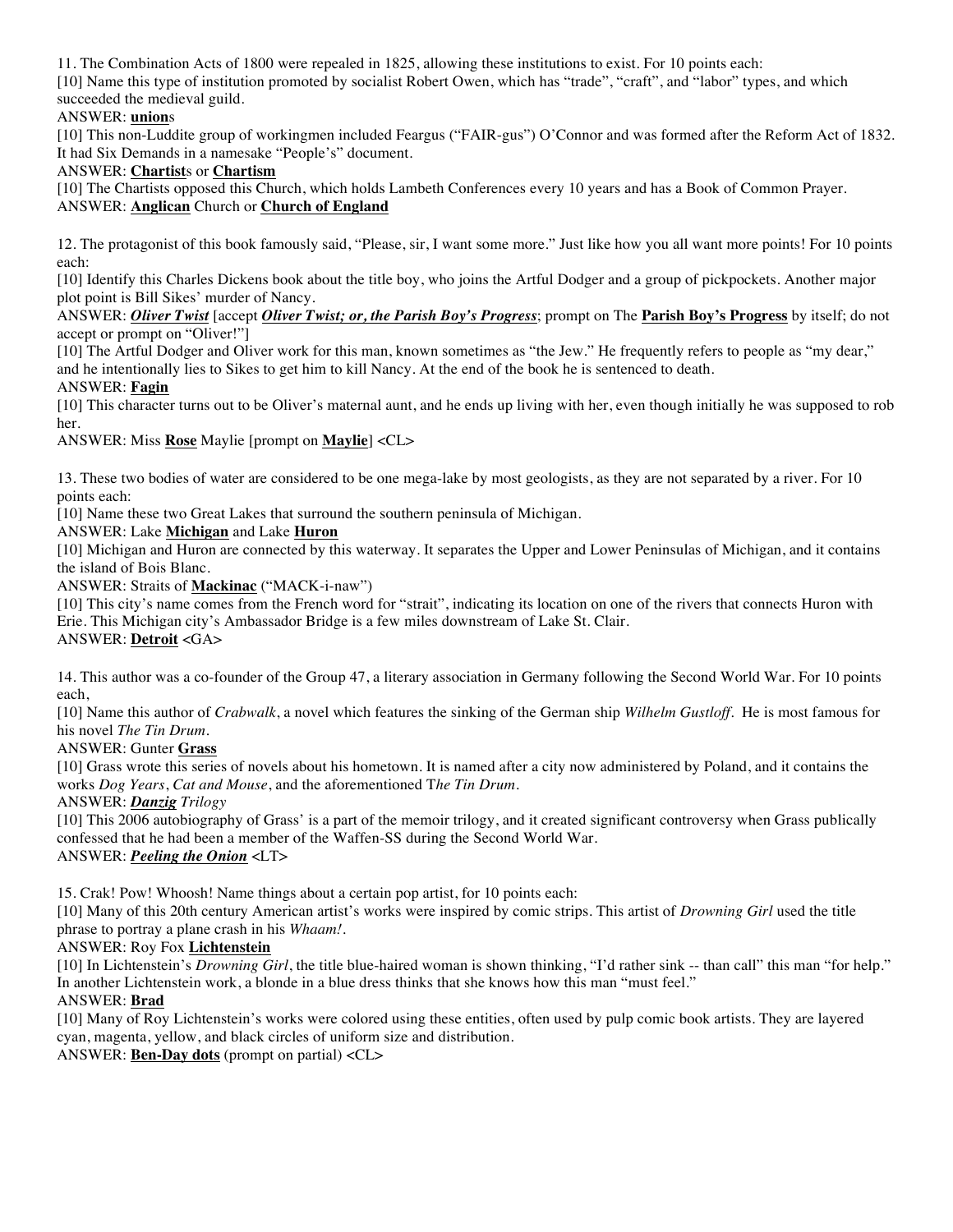16. These molecules consist of an amine group, a carboxylic acid group, and a variable side-chain. For 10 points:

[10] Name these molecules that are linked together via peptide bonds to form proteins. There are 20 common types of them, which can be classified as polar, nonpolar, basic, and acidic.

## ANSWER: **amino acid**s

[10] Linear chains of amino acids can then fold into these secondary protein structures, which are contrasted with the alpha helix. These structures commonly exhibit the hairpin and Greek key motifs.

## ANSWER: **beta sheets** (accept **beta-pleated sheet**s)

[10] 3D images of protein structures are frequently obtained by this process, where finely focused waves are directed at specimens. The ways in which those waves are diffracted helps determine the electron density of the sample.

## ANSWER: **X-ray crystallography** <AT>

17. Moses may be famous for receiving the command to lead the Jews to the land of milk and honey, but how much do you know about his honeys? Answer some questions about the women in Moses' life, for 10 points each:

[10] This woman was given Moses's hand in marriage by her father Jethro, a priest of the Midians. She was the mother of Moses' sons Gershom and Eliezer.

## ANSWER: **Zipporah** [or **Sephora**]

[10] The Israelites were led through the parted Red Sea by this sister of Moses. She also hid him in a basket when he was a baby to protect him from being killed.

## ANSWER: **Miriam**

[10] Moses first meets both Miriam and Zipporah in this book of the Bible, in which Moses receives the Ten Commandments on Mount Sinai. It's the second book of both the Torah and the Old Testament.

## ANSWER: The Book of **Exodus** [accept **Sh'mot**] <GA>

18. Audiences are led through the world of this play by the Stage Manager. For 10 points each:

[10] Identify this play by Thornton Wilder which is set in Grover's Corners. Its three acts are "Daily Life," "Love and Marriage," and "Death and Dying," and it follows the life and romance of Emily Webb and George Gibbs.

## ANSWER: *Our Town*

[10] In Act II of *Our Town*, Emily confronts George about his pride over two of these drinks. George buys these strawberry-flavored drinks before confessing his love, but doesn't have the money to pay Mr. Morgan for them.

ANSWER: **ice cream soda**s [be very generous and accept partial answers except "ice" alone]

[10] The Stage Manager adopts the role of Mr. Morgan, but at many other points in the play, does this thing, a literary device used in plays in which a character directly addresses the audience.

ANSWER: **breaking the fourth wall** [accept word forms; prompt on descriptions; prompt on partial] <CL>

19. "Boy, boy, crazy boy, get cool, boy!" While you answer this bonus. For 10 points each:

[10] Heavily inspired by Romeo and Juliet, this musical centers on Tony and Maria, who profess their love for each other in

"Tonight." A character from this musical sings about feeling "pretty and witty and bright" in "I Feel Pretty."

#### ANSWER: *West Side Story*

[10] This composer and co-writer of *West Side Story* conducted the *New York Philharmonic* while the musical toured. He was also known for his *Young People's Concerts*.

#### ANSWER: Leonard **Bernstein**

[10] The popular Overture to this Bernstein operetta is often performed on its own. A soprano in this work sings about "the part I play" in the coloratura aria "Glitter and Be Gay."

ANSWER: *Candide* <CL>

20. This ethnicity had several dynasties including the Cholas, Pandyas, and Cheras. For 10 points each:

[10] Name this Dravidian ethnic group that speaks a namesake language in South Asia. Their namesake "Tigers" are also called the LTTE.

## ANSWER: **Tamil**s

[10] Tamils are a minority on this island nation south of India. Its largest city is Colombo, and it was a British colony called Ceylon until 1948.

#### ANSWER: **Sri Lanka**

[10] Note: two answers required. Before the British took over, these two empires controlled Sri Lanka, with one ultimately evicting the other after a war named after both nations. They also fought over Singapore and Brazil and shared the port of Dejima in Japan. ANSWER: **Portugal** (or the **Portuguese**) and the **Netherlands** (or the **Dutch**); both answers required